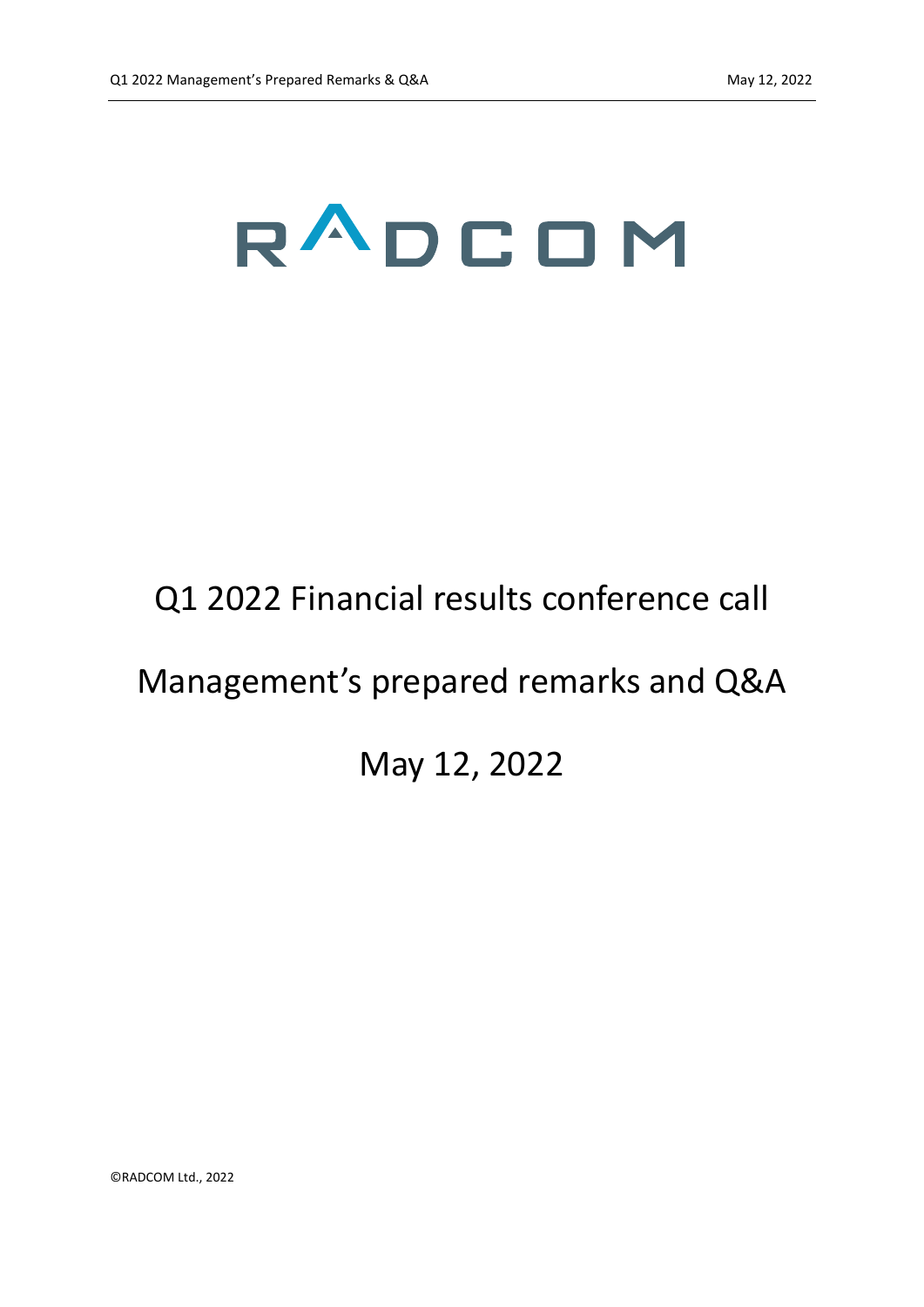Operator: Ladies and gentlemen, thank you for standing by. Welcome to the Radcom Ltd. Results Conference Call for the First Quarter of 2022. All participants are at present in a listen-only mode. Following Management's formal presentation, instructions will be given for the question-and-answer session. For operator assistance during the conference, please press star-zero. As a reminder, this conference is being recorded, and will be available for a replay on the company's website at www.radcom.com later today. On the call are Eyal Harari, Radcom's CEO, and Hadar Rahav, Radcom's CFO. Please note that Management has prepared a presentation for your reference that will be used during the call. If you have not downloaded it yet, you may do so through the link in the Investor section of Radcom's website at www.radcom.com/investor-relations. Before we begin, I would like to review the Safe Harbor provision. Forward-looking statements in the conference call involve several risks and uncertainties, including but not limited to the company's statements about its full year 2022 revenue guidance, continued investment in research and development, its leadership in the 5G assurance market, and the potential increase in market share and ability to continue to drive positive returns, its expectation to gain further interest from operators and play an important role in facilitating the transition to 5G, its expectations about its pipeline and momentum, further demand to our products and growth, the potential for additional multiyear contracts, engagements and expansion of opportunities, the company's expectations with respect to its relationship with Rakuten and AT&T, and the expected benefits of its inperson events starting to resume and potential grants from the Israeli Innovation Authority. The company does not undertake to update forwardlooking statements. The full Safe Harbor provisions, including risks that could cause actual results to differ from these forward-looking statements are outlined in the presentation and the company's SEC filing. In this conference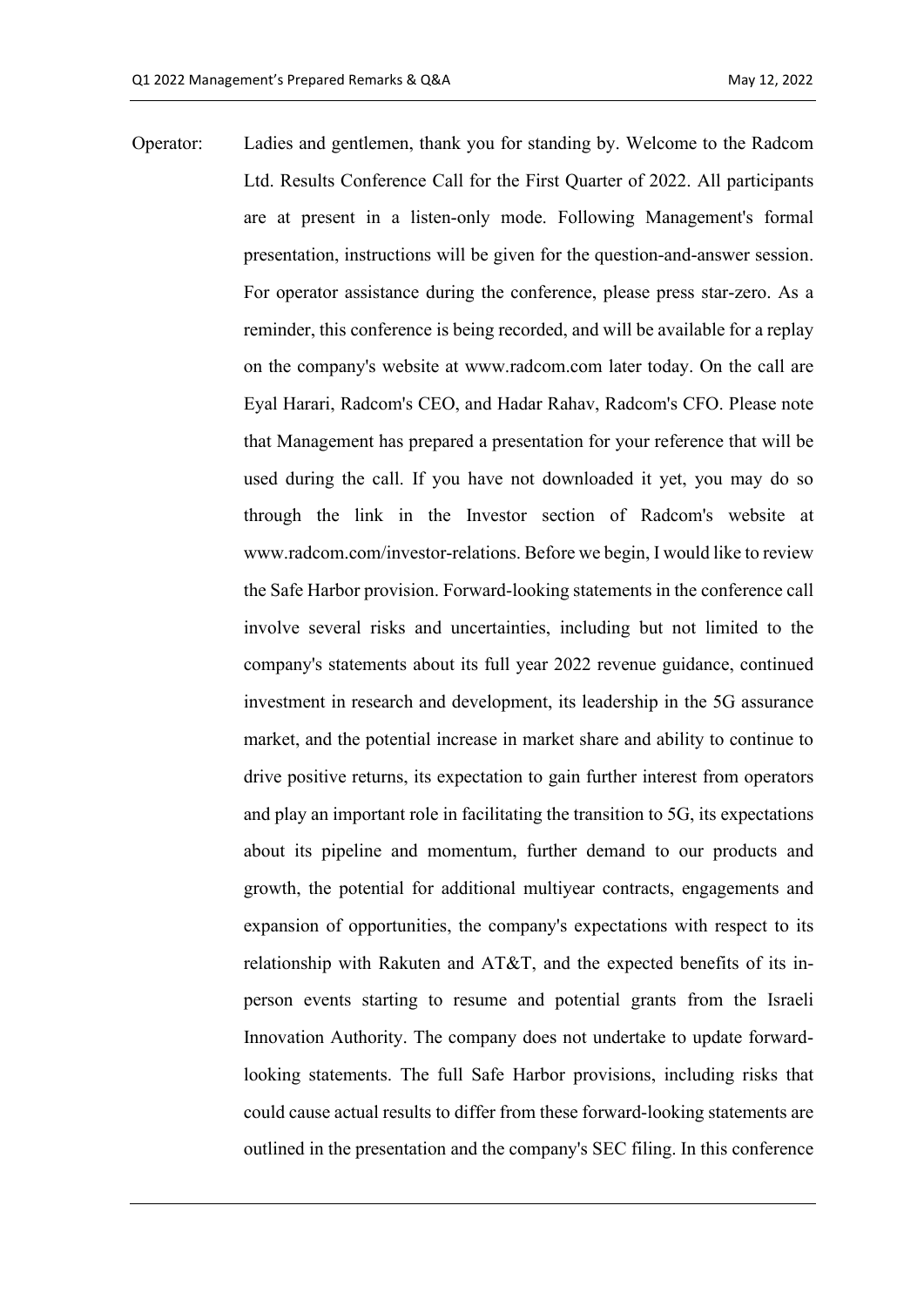call, Management will be referring to certain non-GAAP financial measures, which are provided to enhance the user overall understanding of the company's financial performance. By excluding certain non-cash stock-based compensation expenses, non-GAAP results provide information helpful in assessing Radcom's core operation performance, and evaluating and comparing our results of operations consistently from period to period. The presentation of this additional information is not meant to be considered a substitute for the corresponding financial measures prepared in accordance with the Generally Accepted Accounting Principles. Investors are encouraged to review the reconciliations of GAAP to non-GAAP financial measures, included in the quarter's earnings release available on our website. I would now like to turn over the call to Eyal. Please go ahead.

Eyal Harari: Thanks, Operator. Good morning, everyone, and thank you for joining us for our first quarter 2022 earnings call. You may have seen early today, we announced that DISH selected Radcom to monitor the new 5G cloud network. This exciting news continues the positive momentum since the start of 2022. This is the second new 5G customer win that brings us to a total of 50 million dollars in new contracts this year. Our first quarter was another quarter of solid revenue growth, while at the same time we significantly improve our bottom line. Revenue grew 16% year-over-year for the first quarter, reaching 10.6 million dollars. This is our 11th straight quarter of revenue growth year over year, and I am very pleased with our results. As mentioned, DISH selected Radcom to monitor America's first 5G smart network. This wireless announced a few years ago that they plan to deploy a 5G network capable of serving 70% of the US population by June 2023. DISH started this nationwide rollout at the beginning of the month by launching first in Las Vegas. DISH announced in the recent earning calls that they expect to launch in about 25 markets by June. We feel proud to be DISH assurance partner as they begin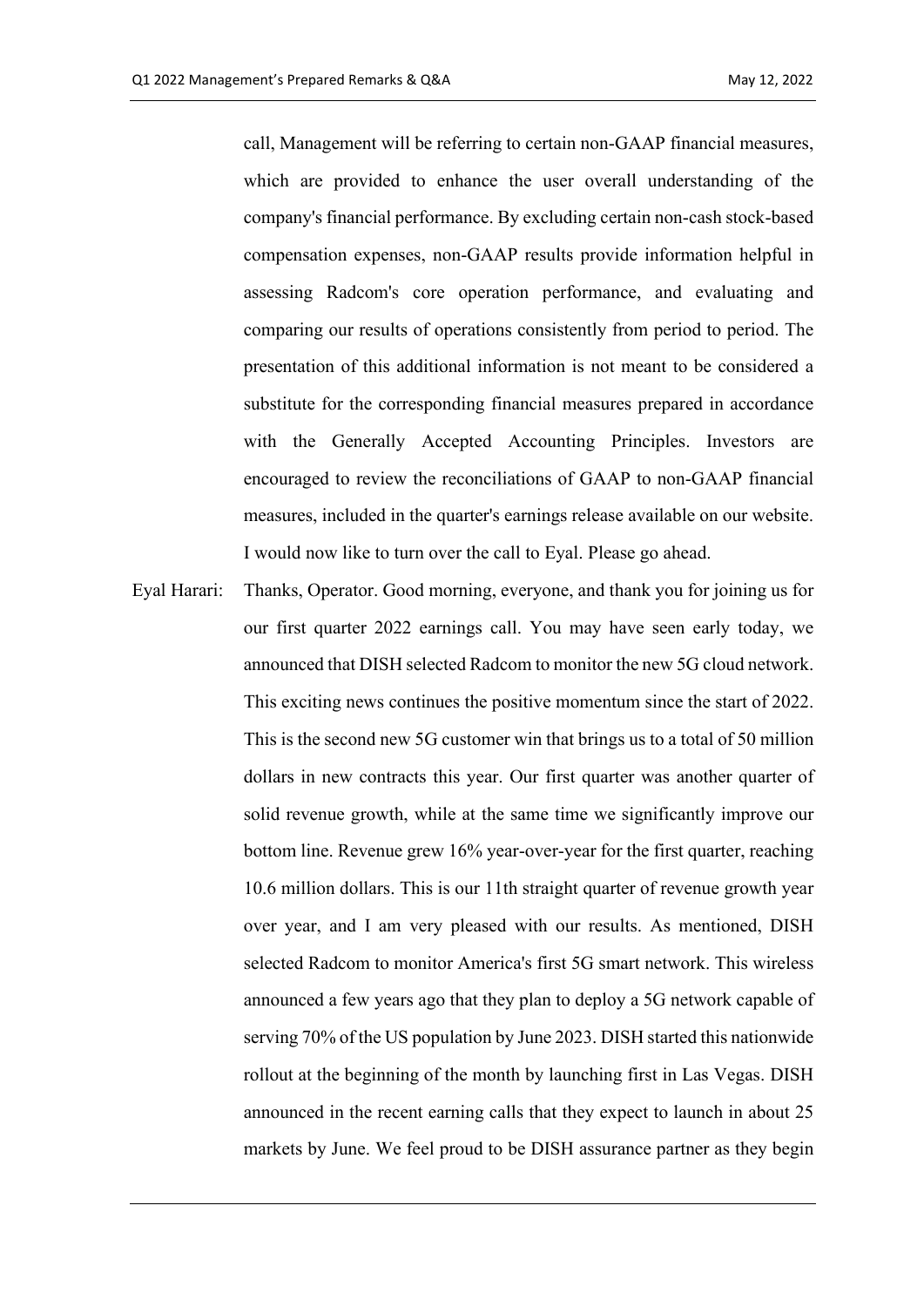to roll out America's first 5G smart network. DISH selected Radcom because they wanted best-in-class assurance solution that seamlessly integrates into the cloud. Radcom ACE will monitor their stand-alone 5G network, the first fully deployed on public cloud. Our cloud technology will run on Amazon Web Services, AWS, and help DISH launch 5G smoothly and monitor the service quality across its nationwide rollouts. Last month, we announced a multiyear 5G assurance contract win with a mobile network in Europe. This new order covers assurance for this European operator's 5G network. Radcom ACE will enable the operator to monitor its end-to-end 5G network performance and provide end-to-end visibility that helps the operator make real-time, data-driven decisions and proactively improve their network performance, ensuring top-quality services are delivered to its customers. These wins were achieved based on our innovative cloud technology and the advanced capabilities of Radcom ACE, which provides an intelligence automated assurance platform built for the cloud and 5G. We believe they strengthen our position as a 5G assurance provider and are an important acknowledgment of our leadership in this market. Therefore, we expect Radcom ACE to gain further interest from operators and play an essential role in facilitating the transition to 5G. With these two new customers and previous wins, our 5G strategy is paying off. At the same time, we remain focus on capturing the growth potential we see in our current sales pipeline with both new and existing customers. We also see good momentum for the 5G market in the mid and long term and believe it will be a catalyst for growth as the market ramps up, creating more sales engagements that can bring additional multiyear contracts and increased market share. So we believe that our 5G strategy provides us with a foundation for future revenue growth beyond our current sales engagements. With the market evolving rapidly, our continued investment in research and development to extend our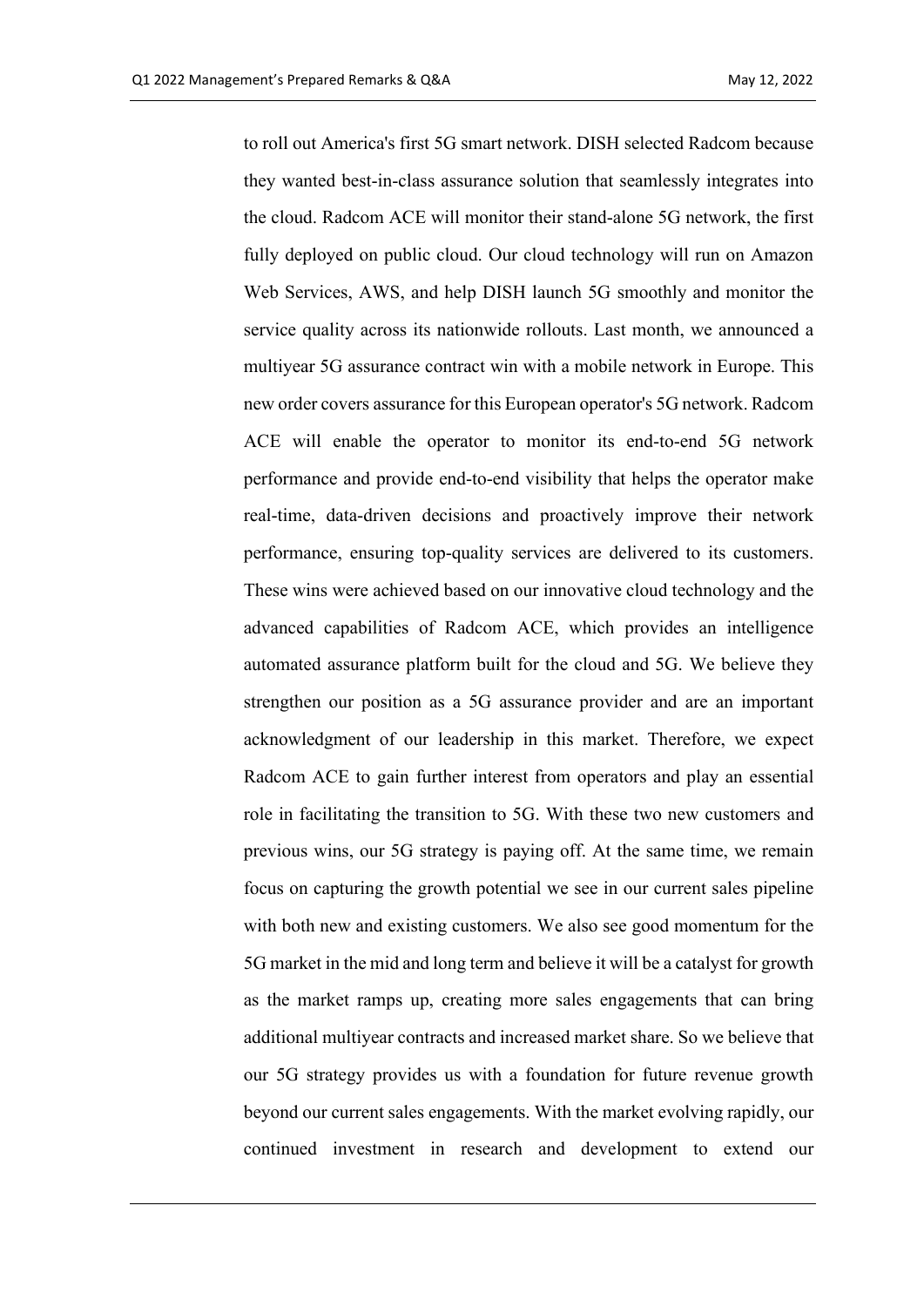technological leadership within this space is vital. We believe this to be a key enabler for our future business. We will continue to invest strategically in R&D to enhance our Radcom ACE solution, increase our 5G capabilities, expand our AI-driven insights and seamlessly integrated our solution to the cloud. All these capabilities are aligned with the market needs and have already borne fruits as noted with our recent wins. Our pipeline continue to be healthy and expand, while having a good mix of opportunities from our current installed base and new customers. We also see positive momentum with the number of engagements, the level of engagement and our pipeline's total addressable market size. We believe that our position as best-in-class assurance provider for cloud-native 5G networks and our cloud expertise and knowledge will continue to drive positive returns. The bottom line is that the demand looks strong, and we have a solid pipeline of opportunities that has the potential to increase our market share. Turning to the installed base. Last month, we announced that AT&T renewed its multiyear assurance contract with Radcom, as we entered our sixth year of partnership with this leading telecom operator. With this contract, we have a significant backlog that provides good visibility into 2022, and we expect our business with AT&T to remain strong as we continue our partnership. AT&T mentioned in their recent earning call that their Net Promoter Score are up year-over-year. In addition, they are experiencing historically low churn levels, which they assign to their improvements to the customer experience. We believe that assurance solutions are vital for monitoring service quality and ensuring a good customer experience. Therefore, we continue delivering cutting-edge software releases as we support the evolution of their network and monitoring their customer experience as they continue evolving their underlying network infrastructure to the cloud. Rakuten Mobile achieved a very high score in newly published report from "umlaut" which compared network performance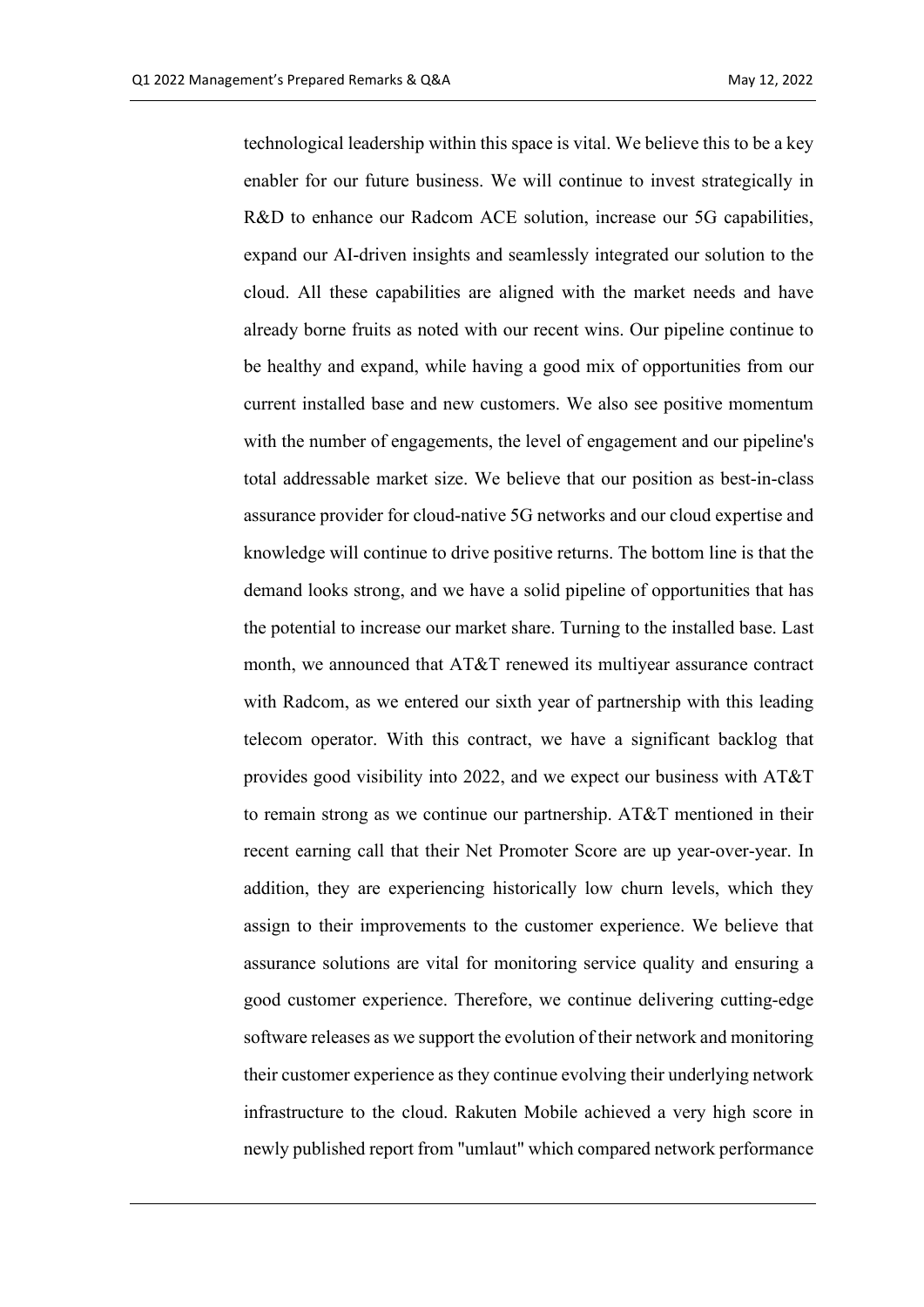in Tokyo with other cosmopolitan cities all over the world. This report demonstrates our Rakuten Mobile has deployed a high-performing quality network in Japan at lightning speed using the latest cutting-edge technology that competes with leading operators worldwide. Rakuten has stated our solution importance in supporting their journey as they build the world's first virtualized network. Our solution provides end-to-end service and subscriber visibility in a cloud-native environment and it's vital to help them ensure network performance and automate their network operations. We are delighted with the progress in our partnership with Rakuten. We continue to develop our solution using the latest cloud-based deployment processes to provide state-of-the-art software releases and their network continually evolves. We believe this work will continue helping our product mature and provides valuable experience when more operators implement standalone 5G and look to our 5G standalone assurance expertise. In February, our sales team attended the Mobile World Congress in Barcelona, Spain, the leading telecom industry event. The event was held in person after a couple of years due to COVID limitations. As we covered in a recent blog post that summarize the Congress, we saw evidence of our belief that real-time analysis through automated assurance will be vital for 5G network operations. Operators need to make their network more intelligent, dynamic and autonomous to deliver quality 5G services. Strong themes at the Congress were the transition to 5G standalone, cloud-based networks, public cloud providers and Rakuten Symphony. All these are areas of interest for Radcom and inquiries about our solution were very positive, which we believe will lead to additional sales opportunities. Similar to the Mobile World Congress returning, we see that in-person industry events in general are starting to return. After two years of being an online event in the US, the big 5G event, the leading industry conference in North America is back to an in-person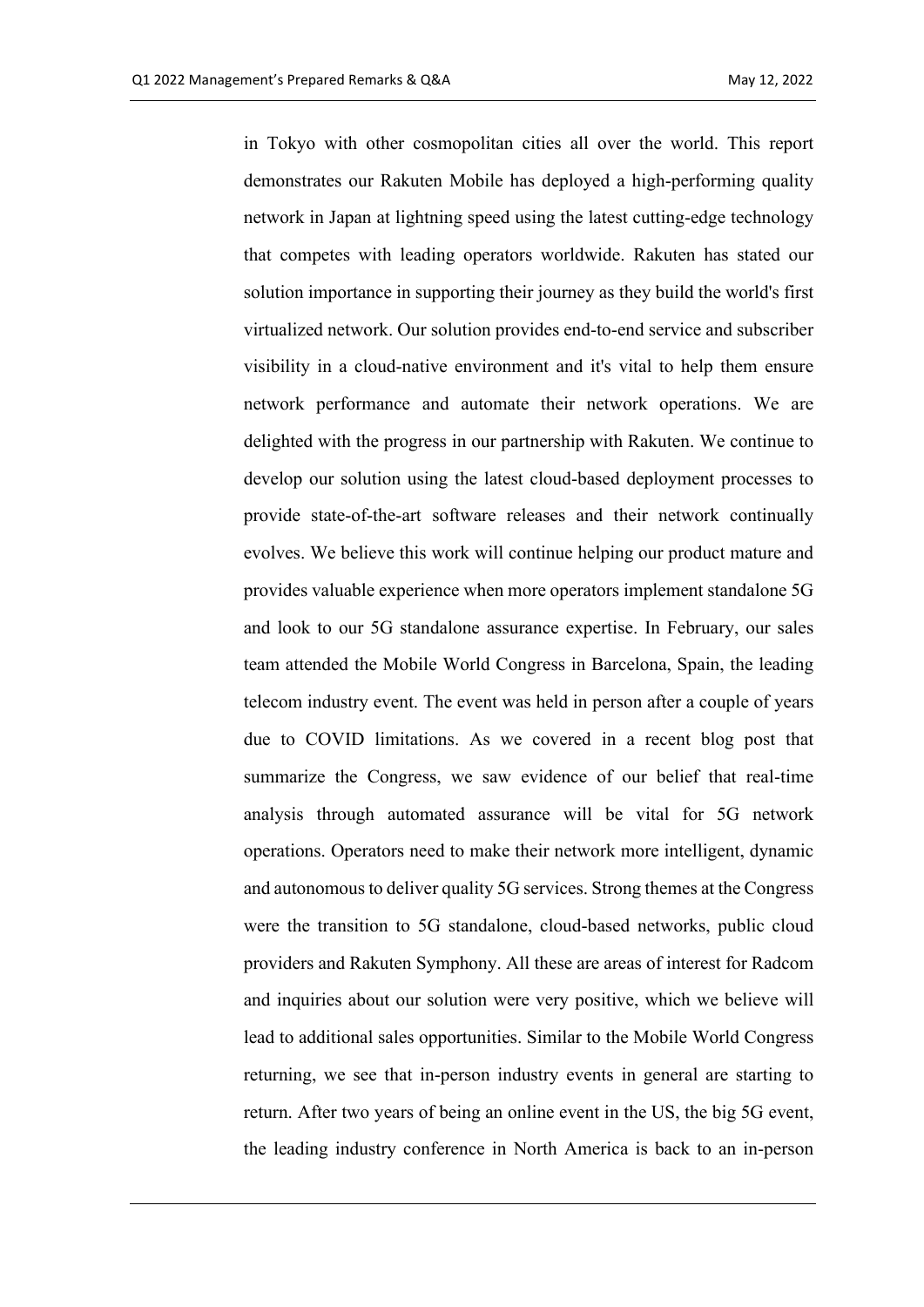event. We see this is happening globally, which is a positive sign, as we believe that in-person meetings are starting to resume. As a result, we will be able to generate more sales opportunity and advance our current engagements. We believe the 5G market remains strong, while still only being at the early stages. We see that the direction and momentum of our market are very positive and align with our strategy. The complexity of these new 5G network architectures requires automated assurance solution to isolate network issues, optimize performance and provide cornerstone to building network with extensive automation. We also hear this from our customers. To summarize, I am incredibly pleased with our performance at the start of fiscal year 2022. Revenues are up year over year, and we improved our bottom line. In addition, we continue to receive industry-wide recognition by telecom operators rolling out advanced cloud-based 5G networks and looking for forward-looking assurance solution to help their 5G transformations. We are excited to win several new noteworthy multiyear assurance contracts. We were selected by DISH as the assurance vendor to monitor America's first 5G smart network and added another new customer in Europe for a further 5G assurance contract. We look forward to providing our advanced cloud-native software to help ensure great mobile experiences for more subscribers. Our cloud and 5G assurance expertise continue to expand through multiple customers' deployments, which we believe will become a key differentiator as the market gains momentum. We are helping operators make data-driven decisions in real time by transitioning to software based, more intelligent and more automated networks. I am confident of our future success, and the business strategy we are pursuing with our innovative cloud native offering and the world we expect to play in the 5G transformation. Based on our recent wins that provides greater visibility and our healthy pipeline of opportunities, we are optimistic about our ability to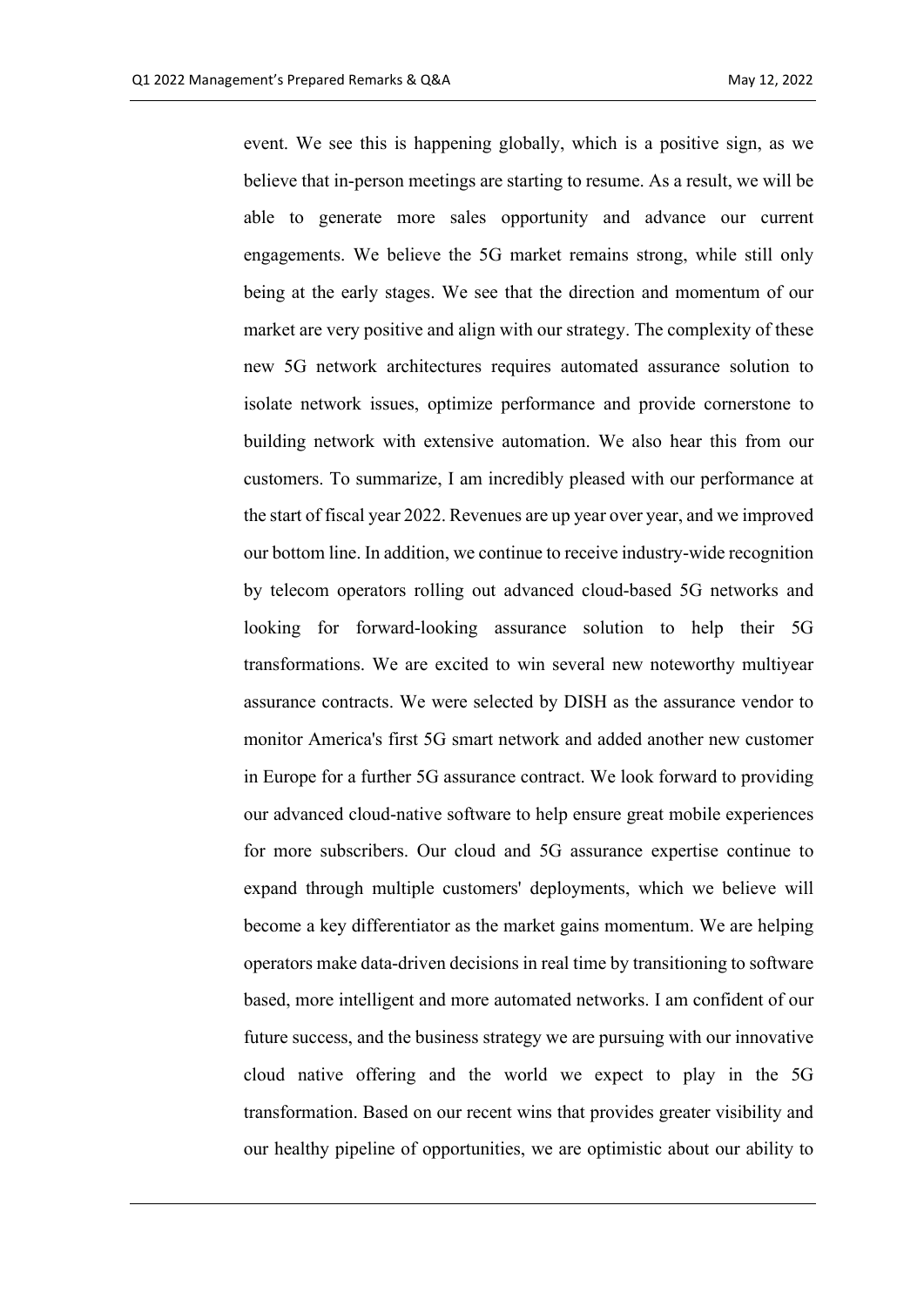deliver a growth year above our initial revenue guidance provided in February. Therefore, we are increasing our fiscal 2022 revenue guidance from a range of 42 to 45 million dollars to a range of 43 to 47 million dollars. With that, I would like to turn the call over to Hadar Rahav, our CFO, who will discuss the financial results in detail.

Hadar Rahav: Thank you, Eyal, and good morning, everyone. Now please turn to slide 8 for our financial highlights. To help you understand the results, I will refer mainly to non-GAAP numbers, which exclude share-based compensation. We ended the first quarter of 2022 with 10.6 million dollars in revenue, increasing from 9.1 million dollars in the first quarter of 2021. We are pleased with our consistent growth trend representing an 11 consecutive quarter of year-over-year growth. Our gross margin in the first quarter of 2022 on a non-GAAP basis was 74%. Please note that our gross margin can fluctuate depending on the revenue mix. Our gross R&D expenses for the first quarter of 2022 on a non-GAAP basis were 4.9 million dollars, a slight increase of 113 thousand dollars compared to the first quarter of 2021. We received a grant of 218 thousand dollars from the Israel Innovation Authority during the quarter compared to a grant of 68 thousand dollars in the first quarter of last year. As a result, our net R&D expenses for the first quarter of 2022 on a non-GAAP basis were 4.7 million dollars compared to 4.8 million dollars in the first quarter of 2021. We expect the Israel Innovation Authority grant in the second quarter to be a similar level as in the first quarter. Sales and marketing expenses for the first quarter of 2022 were 2.6 million dollars on a non-GAAP basis, increasing 227 thousand dollars compared to the first quarter of 2021. G&A expenses for the first quarter of 2022 on a non-GAAP basis were 825 thousand dollars with no significant change from the first quarter of 2021. Operating loss on a non-GAAP basis for the first quarter of 2022 was 274 thousand dollars compared to an operating loss of one million 130 thousand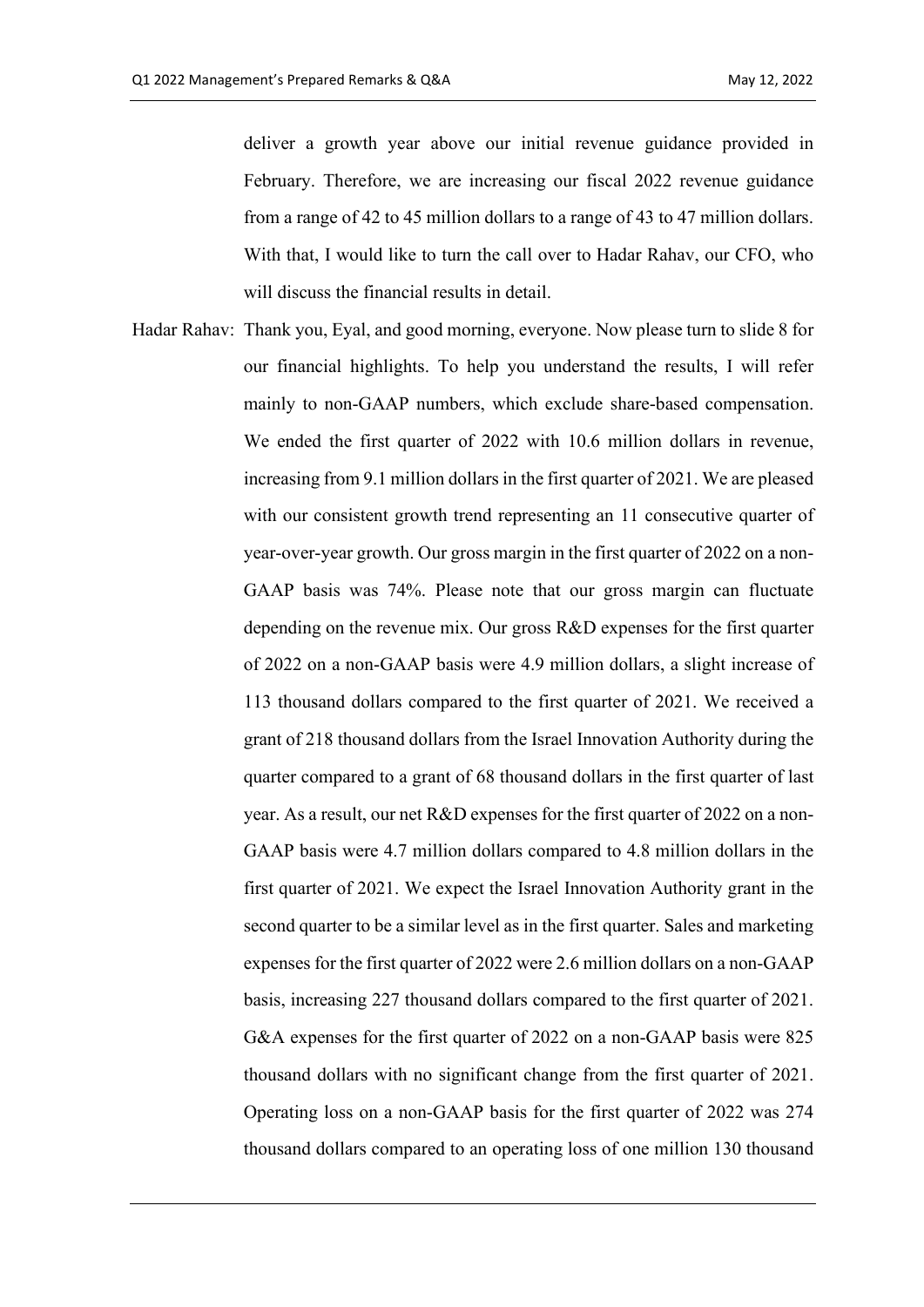dollars for the first quarter of 2021. Net income for the first quarter of 2022 on a non-GAAP basis was 614 thousand dollars or a net income of 4 cents per diluted share compared to a net loss of one million 30 thousand million dollars or a net loss of 7 cents per diluted share for the first quarter of 2021. The positive net income was due to financial income derived from interest and fluctuation of foreign exchange. On a GAAP basis, as you can see on slide 7, our net loss for the first quarter of 2022 was 0.6 million dollars or a net loss of 4 cents per diluted share compared to a net loss of 1.7 million dollars or a net loss of 12 cents per diluted share for the first quarter of 2021. In the end of the first quarter of 2022, our head count was 286. Turning to the balance sheet. As you can see on slide 11, our cash, cash equivalents and short-term bank deposits as of March 31, 2022, were 70.9 million dollars. That ends our prepared remarks. I will now turn the call back to the Operator for your questions.

- Operator: *[pause]* Thank you. Ladies and gentlemen, at this time, we will begin the question and answer session. If you have a question, please press star-one. If you wish to cancel your request, please press star-two. If you are using speaker equipment, kindly lift the headset before pressing the numbers. Your questions will be polled in the order they are received. Please stand by we poll for your questions. *[pause]* The first question is from Arjun Bhatia of William Blair. Please go ahead.
- Arjun Bhatia: Perfect. Thank you very much for taking my questions. And congrats on the – on the DISH win. Maybe I'll just start there. With the subscription model, can you just give us a sense for the timing of how that deal may layer into the model over time? Is that something that can be fully ramped this year some time, maybe Q3, Q4? And then, how do you think about the future expansion opportunity you have with DISH as the rollout proceeds? Is there room for further expansion there?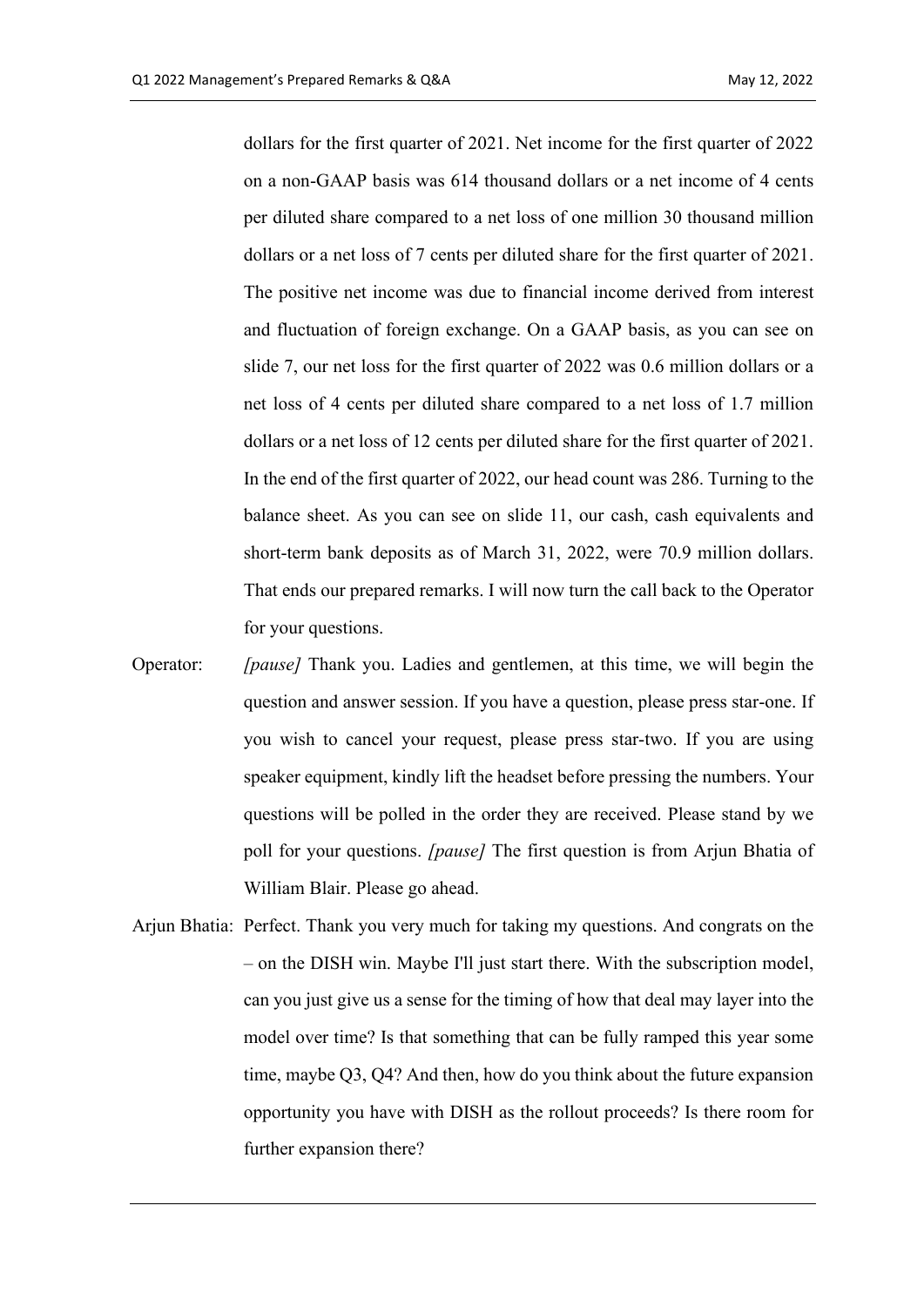- Eyal Harari: Hi, good morning. So, yeah, DISH, we are very excited from our new announcement about the win – of the agreement with DISH Wireless. This is as our business model with other accounts, is a multiyear subscription like concept, that we are expecting revenue to be over the multiple year costs. The win is recent and typically takes one or two quarters until revenue starts. So we expect revenue to start in the second part of the year, while most of the revenue will come in the – in the following years, and we will get into full capacity as we evolve. DISH, as you're probably aware, we are building now a new 5G network, and we cover in the agreement this multiyear term, but we are definitely looking and exciting – excited to further expand with them into additional areas and expand with them as they grow. As they just announced this week in Las Vegas, they are looking to go nationwide and capture dozens of millions of subscribers. So it's definitely a very excited – a very exciting time for us.
- Arjun Bhatia: Perfect. That's very helpful. And then, if I can just ask on the product side, you know. Can you touch a little bit, not just with DISH, but overall in terms of the pipeline you're seeing. What role is AI and, kind of, you know, predictive analytics playing and driving pipeline and new business? Obviously, that's a big value proposition for these network operators where they want to predict an outage before it occurs, and they want to get better visibility into their networks. Is that a major part of the conversations that you're having with customers? And how has that – maybe that dynamic and the conversation changed over – over the last year or so?
- Eyal Harari: Actually, this is a great question, as in the last two years, we were very busy building the infrastructure and the, I would call it, the basic capabilities in order to have the best solution to monitor 5G networks. Last year, we announced our Radcom ACE AI capabilities, which are exactly addressed, as you mentioned, how we can do more predictive and more automated analytics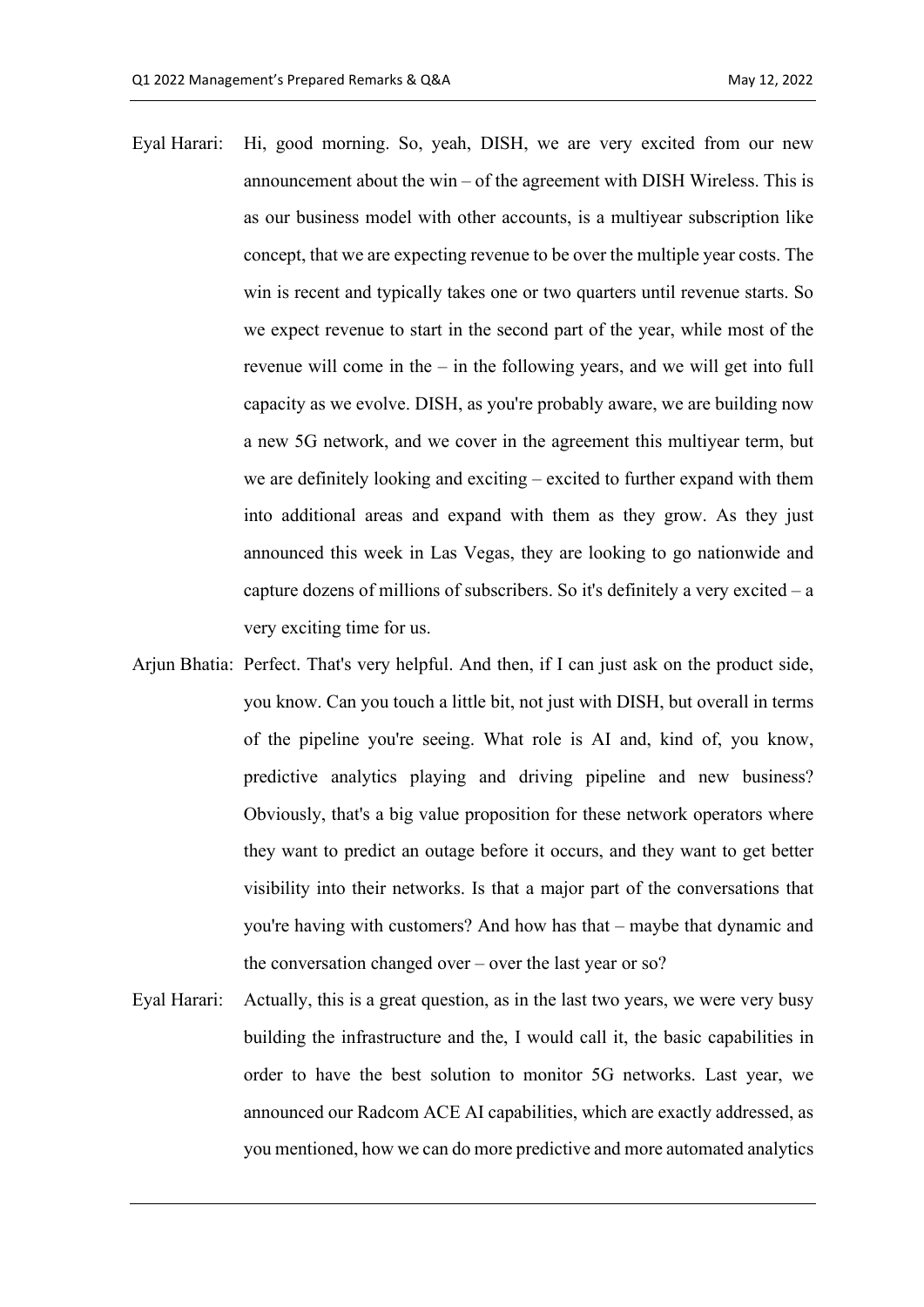and generate insight from the network. This is actually becoming our secret sauce. And in many occasions, we see more and more interest from customers to see not only how they can monitor and assure their network, but really how they can use these advanced technologies to become more efficient, to enhance their automation, and to get more of the data that is collected by the assurance solution. So definitely, this is something that is being discussed. It's something that capture a lot of interest, and I see more and more demand for this technology as we go. And this is part of the area we are going to continue and invest as part of our R&D investments.

- Arjun Bhatia: Great. And. last one for me. You mentioned, you know, Mobile World Congress in Barcelona. Just with the traction that you're seeing in the pipeline with reopening and travel and expenses returning, how do you think about the change or the increase in operating expenses as we get back to in-person events, and your salespeople, you know, start going out and having in-person meetings again? Should we expect the second half of the year to ramp up as – as travel comes back? Or, you know, is that – I assume that's obviously baked into guidance, but would just love to hear how you're thinking about that as the year progresses here?
- Eyal Harari: Yeah. So, first of all, we are very excited to see that the industry is starting to get back to on-site. Some of the effect is already there, as we resumed in the last quarter and even in the previous quarter, some of our travel and on-site engagements. We do expect to see a slight increase on our sales and marketing due to these on-site events. But we are all eager to meet our customers. I believe this would enhance our ability to close new business and mainly as Radcom that we are targeting to land and expand into new accounts, this is definitely going to help us to get more confidence for more customers. So, overall, we are very happy from this new trend. And hopefully, with COVID you never know, hopefully, this will continue during